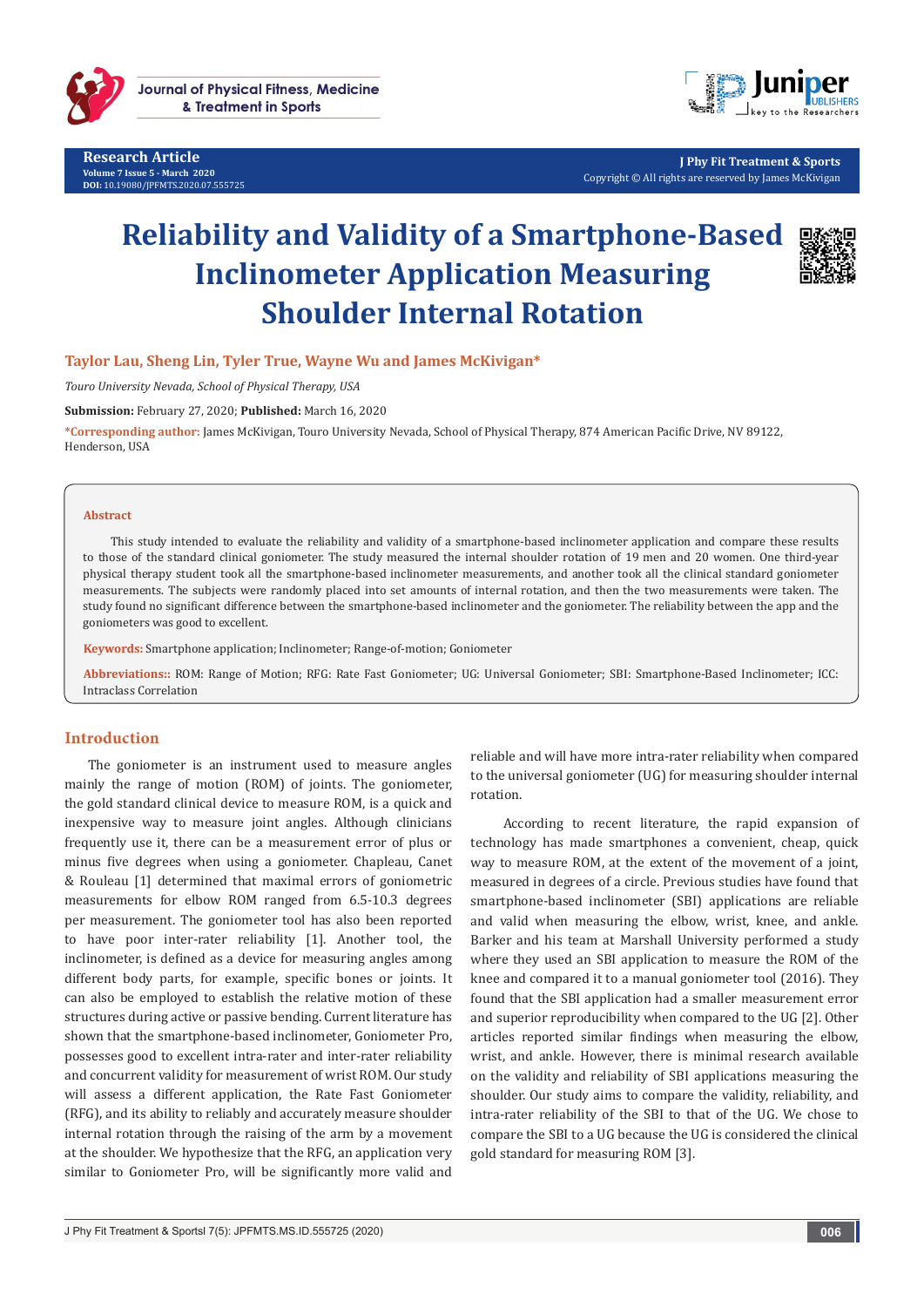A UG was compared to an SBI to assess the validity, reliability, and minimal detectable change. It was found that the SBI had a higher intraclass correlation (ICC) and a smaller standard error of measurement when compared to the UG. The minimal detectable change was the same for both tools, which suggests there is a smaller change required to infer a noticeable change in measurement for each instrument [2]. In another study, the ROM of 60 healthy volunteers was measured using an SBI and a UG. The study found that the SBI had higher reliability and validity in comparison to the UG. The subjects were examined on elbow flexion, pronation, and supination, where the reliability was highest in pronation and lowest in flexion. The SBI was also easier to access and use when used in a clinic [4]. The cost of the goniometer app ranges from zero to five dollars. However, clinicians need to own a phone with a gyro-sensor to utilize the application, which may increase the overall cost of using it. Kolber, Fuller, Marshall, Wright, and Hanney suggest that the difference in measurement of shoulder ROM between a UG and SBI can be expected to range from 2-20 degrees. Previous studies have compared goniometers to SBIs but have not compared those to measurements set by a licensed physical therapist.

The purpose of this study is to evaluate the SBI application and the UG in a clinical setting against a degree set by a licensed physical therapist. Recent research has found the SBI to be cheaper and more convenient, valid, and reliable compared to a goniometer in the clinical setting [3]. If we find that the SBI is more reliable and valid compared to a UG, clinicians will be able to use the SBI instead of the UG in the clinic. We hypothesize that the SBI will have better validity, reliability, and intra-rater reliability compared to the UG when measuring internal shoulder rotation.

# **Methods**

## **Subjects**

Using a convenience sample, 39 healthy adult volunteer subjects were recruited to participate in the study. All volunteers were students at Touro University Nevada. The subjects were recruited via written communication through email and by word of mouth. The inclusion criteria for subject participation included age between 21 and 40, a normal ROM, and the ability to stand for 45 minutes without discomfort. Subjects were screened for exclusion criteria, which included shoulder pathologies, shoulder pain, abnormal ROM, previous shoulder surgical procedures or injections, and an allergy to Sharpie Permanent Markers. The dominant arm of each subject was used in the study, identified by which arm the subject used to throw a ball. If the subject did not throw, the dominant arm was identified by what hand they used for writing. We recruited 19 men and 20 women, of which 2 were right-arm dominant, and 37 were left-arm dominant.

## **Measures/materials**

**007**

Shoulder internal rotation was measured for each subject using two methods: the clinical standard goniometer and the RFG

smartphone-based application on the iPhone. The application was downloaded from the Apple App Store. Clinician number one performed all the standard goniometer measurements, and clinician number two performed all the RFG measurements (Alchemy Logic Systems Inc, 2014). The clinician using the RFG used an Apple iPhone 7s + with a three-axis gyro and accelerometer. Each clinician served as an expert in using their respective measurement tool. Both clinicians had the same training and experience and were third year Doctor of Physical Therapy Students at Touro University Nevada. The clinicians measured the subject's shoulder internal rotation, the degree of which was set and maintained by the licensed physical therapist. The degree of shoulder internal rotation was randomly selected and set by a third clinician. Randomization was used to ensure that both clinicians performing the measurements, using the clinical standard goniometer and the RFG, were blind to the set value and that no advantages were given to either clinician.

## **Procedure**

Subjects were recruited via convenience sampling at Touro University Nevada, via email and through word of mouth. There were no incentives given to participating subjects. Data collection was completed in 2018 at the Touro University Physical Therapy Research Lab. Upon entering the research facility, the subjects were greeted by all four clinicians. The subjects were thanked for their participation in the study and were then verbally informed about the procedure and the data collection. The subjects were informed that there would only be one 20-minute session of data collection. They were then read the informed consent document by one of the clinicians and were asked to sign and initial it if they agreed to participate in the study and understood the informed consent. The subjects were also informed of the risks and rewards of this study. Risks included possible slight epidermal irritation from the Sharpie marking, and the benefits included assisting in the advancement of implementing modern technology into the clinical setting. The subjects had the option to decline to sign the photography and videography form if they were not comfortable with being photographed or videoed. If the subject had hearing deficits, they could read the informed consent and media consent on their own and sign and initial when completed. The subjects were informed that their data would remain anonymous and that a numerical system would be used to log the data; their name would not appear anywhere within the study. After obtaining the participants' consent, we had the subjects answer a questionnaire asking about past shoulder pathologies, pain, surgeries, injections, and any other factors that might exclude them from the study. An active ROM quick screen was completed to ensure the subjects had a normal ROM: 80 to 100 degrees (ACSM, 2013). All measurement tools had been calibrated before the subjects' arrival. The RFG was calibrated to 0 degrees horizontal and vertical using a level. Once the patients were cleared for participation, the two expert clinicians who were measuring the internal shoulder rotation exited the room. The third clinician used a random number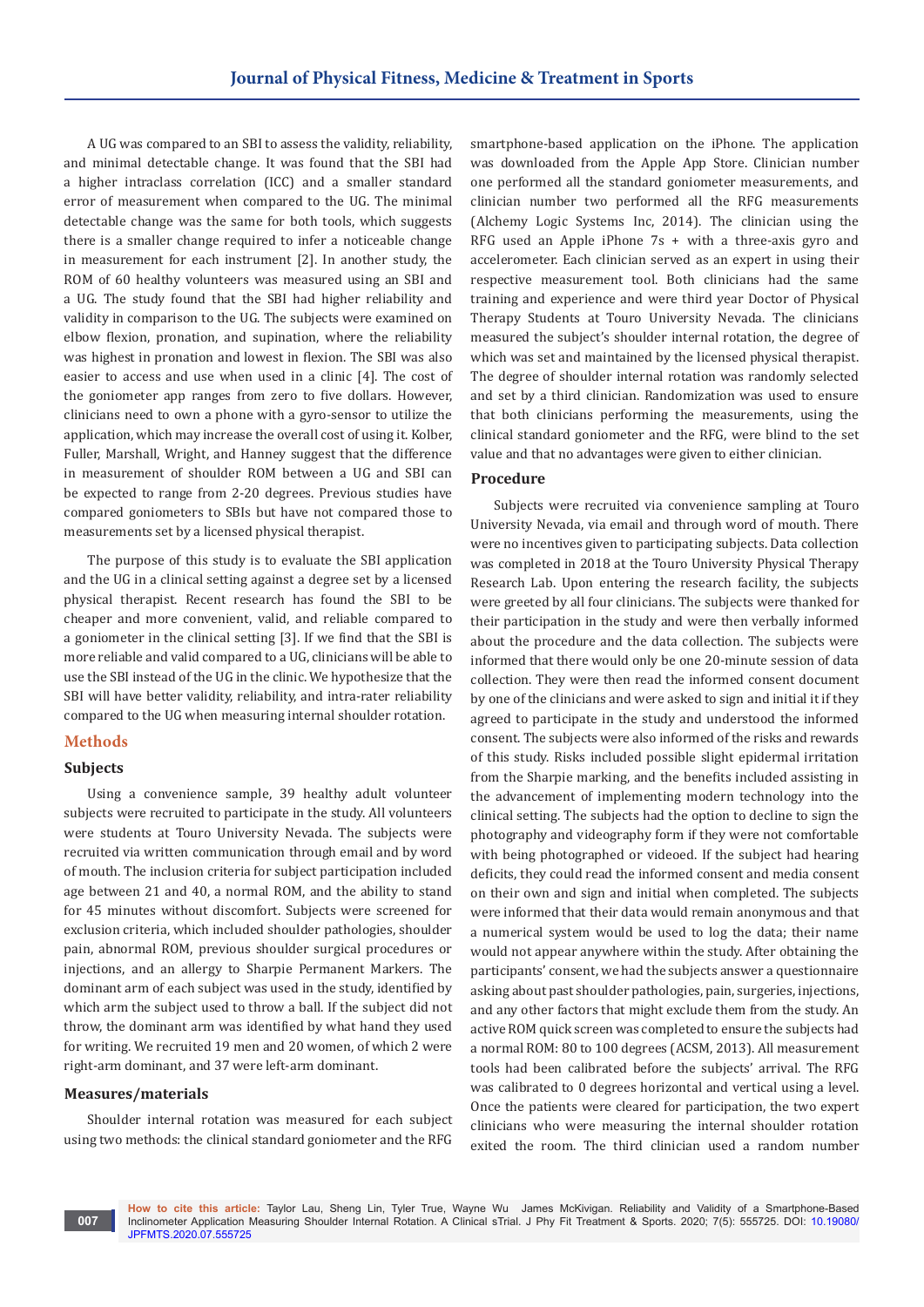generator (random.org) to determine the ROM to be set by the licensed physical therapist. Then the third clinician positioned the subject, and the licensed physical therapist set the random joint angle.

All measurements in the study were standardized, and the standard anatomical landmarks for measuring internal shoulder rotation were used. These landmarks included the stationary arm being aligned with the olecranon of the humerus and the moving arm being aligned with the ulnar styloid process [5]. Each clinician measured shoulder internal rotation while standing. The licensed physical therapist set a random angle. The first clinician coming into the room used the RFG application on the iPhone. They placed the iPhone in alignment with the olecranon and ulnar styloid process and then pressed the "Start" button at the top of the screen. The screen showed the angle of measurement, and the third clinician wrote it down. The first clinician then exited the room. Next, the second clinician entered the room with a UG. This person aligned the stationary arm to vertical, which was the 0 degrees set point. They then moved the moving arm of the goniometer in alignment with the ulnar styloid process and read the measurement to the third clinician to note. All measurements were recorded by the third clinician on an Excel sheet.

## **Statistical Analysis**

**008**

Statistical analysis was performed using data from the goniometer and RFG measurements. Descriptive statistics (mean, standard deviation) using customary procedures were calculated for descriptive and anthropometric variables. Intra-rater reliability was examined using intraclass correlation coefficients (ICC 2,1) and p-value. The levels of reliability were either excellent (ICC>0.80), good (0.80 >ICC>0.60), moderate (0.60>ICC>0.40), or poor (ICC<0.40). A very high correlation was represented by a p-value higher than 0.7, while coefficients between 0.7 and 0.5 showed moderate correlation. Values between 0.5 and 0.3 were considered poor correlation. For criterion validity, p-values and Pearson correlation coefficients were Calculated to examine the association between smartphone photographic and inertial measurements.

Accuracy was determined by taking the goniometric and RFG data and calculating the percent error compared to the angle set by the licensed physical therapist. The standard error of measurement (SEM) was used in the formula: SEM = SD  $\sqrt{1-r}$ . The SEM was measured to estimate the repeated measures of the testers to find their true score. By finding the SEM, we calculated the reliability of the clinical standard goniometer and the RFG application. The smaller the SEM score, the increased reliability, with the opposite also being true. An analysis was done using JASP version 0.8.2.0 for Windows and Mac. The accuracy, validity, and reliability measurements for each measuring device were then compared using a paired t-test. This test was chosen because there was only one variable being compared the type of measurement tool. The null hypothesis was that there were no differences

between the data gathered by the clinical standard goniometer and that collected by the RFG smartphone application.

#### **Literature Review**

A study by Chapleau et al. [1] found that the maximal error of goniometric measurement was 10.3 degrees 95% of the time. This study revealed that the UG had a high range of error, and it pushed us to research a new method of measuring ROM. Our study analyzes the accuracy, reliability, and validity of a clinical standard goniometer and compares those factors to those of a smartphonebased goniometer. Our study measures the shoulder internal rotation ROM of 35 subjects, both male and female. Subjects were required to meet several inclusion criteria, including an age between 18 and 40, having a full, healthy shoulder ROM, and being able to stand for 45 minutes. Werner et al. [3] used similar inclusion criteria in their study, in which they measured the accuracy and reliability of a smartphone inclinometer application and compared these results to those from a gold standard goniometer. Subjects were required to answer a series of screening questions to screen for our exclusion criteria, which included shoulder pain, limited ROM, any prior shoulder surgeries or injections, or any known shoulder pathologies. By screening subjects for these inclusion and exclusion criteria, Werner and colleagues were able to minimize the amount of subject dropout and ensure accurate, reliable, valid results.

To determine the gold standard for clinical ROM measurement, [1] studied the validity of goniometric measurements of ROM for the elbow when compared to the radiographic method. In their study, they established the goniometer as a clinical gold standard. This study is related to our study because we wanted to compare the accuracy, reliability, and validity of a smartphonebased goniometer to the clinical gold standard. We wished to determine which method of measurement was best by comparing the measurements of the smartphone-based goniometer to the measurements made by a licensed physical therapist. To find a reasonable new method of measuring ROM, we looked at Barker et al. [2], who designed a study to compare a UG to a smartphone goniometer application, to test reliability, validity, and minimal detectable change. The testers in that study found that when measuring knee ROM, the ICC of the smartphone application used was 0.97 and 0.94 for knee flexion and extension, respectively, compared to that for the UG, which was 0.95 and 0.87. The standard error of the measure for flexion and extension was 2.72 & 1.18 degrees, respectively, for the smartphone application compared to that for the UG, which was 3.41 and 1.62 degrees. This information was relevant to our study because we wanted to determine how a smartphone application compared to a UG. Several other studies have also analyzed the results of an application-based goniometer or inclinometer. For example, [4] tested the reliability of the UG versus a digital inclinometer in measuring elbow ROM. They concluded that the smartphone application had a higher ICC than the UG at 0.95, 0.98, and 0.98 for elbow flexion, pronation, and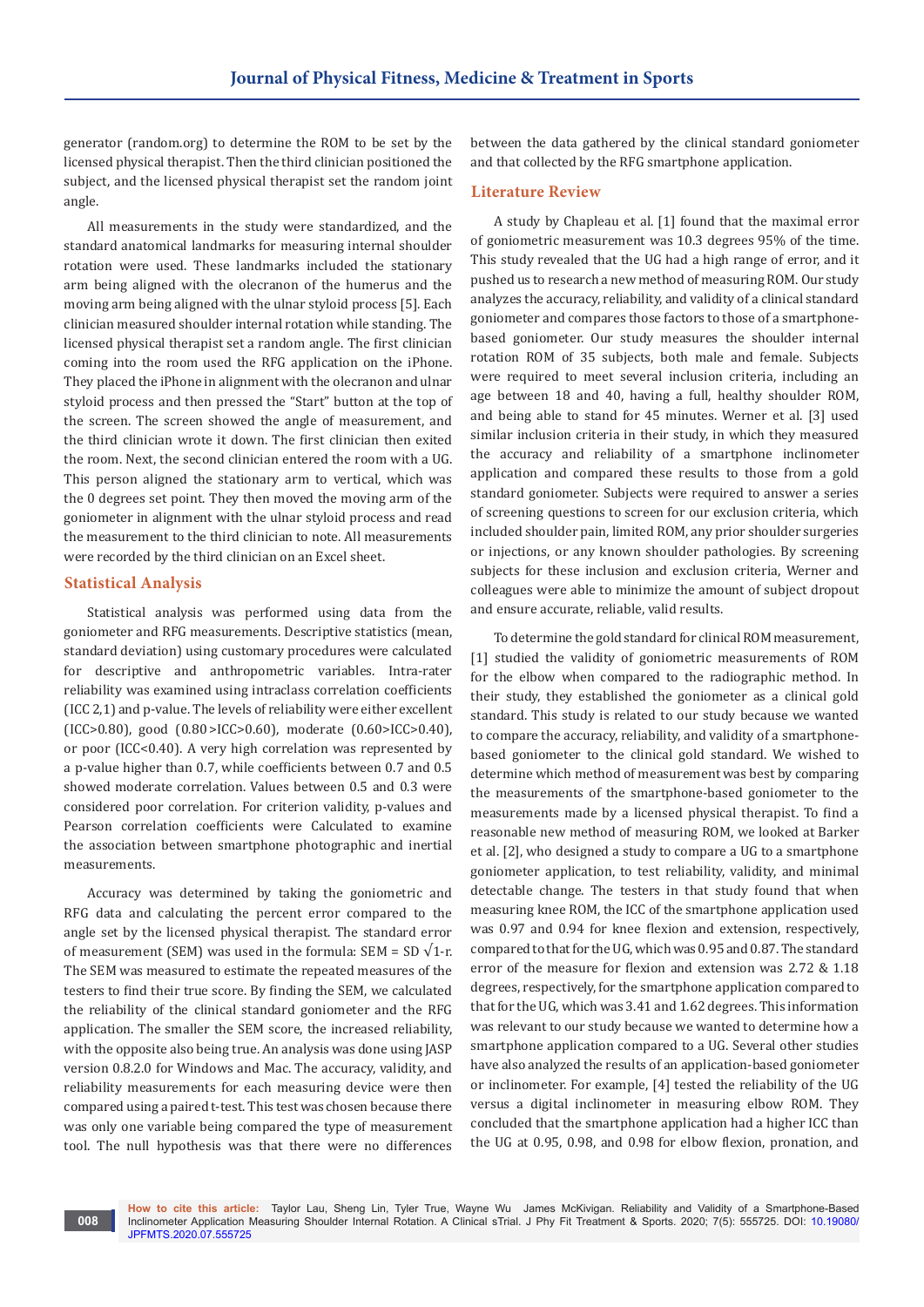supination, respectively, compared to the goniometer at 0.77, 0.79, and 0.91. The reason for testing the two tools is that smartphone applications are becoming more available to practitioners. They are readily available and user-friendly, and if testing by multiple practitioners shows them consistently simple and userfriendly, they could be possible substitutions or replacements for the UG. This action is relevant to the study because having a smartphone application that reduces error and is easier to use can give clinicians a better, more reliable alternative to the UG. Kolber et al. [6] studied how digital inclinometer applications of a smartphone application are more reliable and valid than UGs for measuring the shoulder in different ranges of motion. The reason these researchers tested the two tools was that UGs require both hands to use and can exhibit a higher risk of human error while measuring. On the other side of the argument, digital inclinometers are more portable and lightweight. They are more consistent in that they can establish a zero point of measurement in the application, so there is a reduced error in measurement. This article is relevant to our study because it tested the validity and reliability of a smartphone digital inclinometer application compared to a UG with different users taking measurements.

Johnson et al. [7] studied the inter-rater and intra-rater reliability of UGs versus smartphone application digital inclinometers. These authors used a UG as the base measurement and had three physical therapists who were experienced with a UG measure shoulder abduction. They covered the angles on the UG and took those measurements and compared them to the digital inclinometer of the smartphone application to test for inter-rater and intra-rater reliability. The testers found that both tools were reliable in repeated measurements, with an average concordance correlation coefficient of 0.997 and a standard deviation of ±4 degrees. This study is relevant to ours because we wanted to determine the inter-rater and intra-rater reliability of both tools when measuring the shoulder. We took the results of this study and compared the inter-rater and intra-rater reliability of both those tools to the angle set by the licensed physical therapist. We adopted aspects of Werner et al.'s [3] procedure into our study. This study identified the patient's dominant arm by which arm they threw with, and if the subject did not throw, the researchers determined hand dominance using writing-handedness. We used these same parameters to define the dominant arm. The study also established a set of questions to screen patients for shoulder pathologies. The patients needed to be free of pain, have full ROM, and have no prior shoulder injections or surgeries. We adopted these parameters to identify subjects for our study. Werner et al. [3] also demonstrated that SBI obtained measurements that agreed jointly with their clinical gold standard: the goniometer. Their procedure also showed a good correlation among different providers' skill levels. Russo et al. [8] also studied how the experience affected the measurement of joint ROM of the shoulder, elbow, hip, and knee. In this study, three investigators (orthopedic

surgeons, physical therapists, and residents) with different types and levels of training were determined to make accurate and precise measurements. The precision level was similar for all shoulder motions in this study. For this reason, our third year DPT clinician needed to be able to obtain accurate measurements in our study.

Cools et al. [5] also provided a protocol to measure internal rotation using a goniometer and an inclinometer. Their protocol demonstrated good to excellent reliability in measuring internal ROM (ICC, 0.85-0.99). For this reason, we incorporated their testing position and procedure used to obtain measurements for goniometer and hand-held inclinometer. An inadequacy of this study was that patient position and equipment possibly influenced the results. We kept this in mind and standardized the participants' position as well as the equipment to minimize errors. Lastly, Cuesta-Vargas & Roldán-Jiménez [9] studied the reliability and validity of a picture-based application for measuring shoulder abduction. The smartphone-based application showed an ICC for intra-reliability and inter-reliability higher than 0.956. The results from the present study are in line with those results, showing higher levels of reliability and validity for shoulder abduction when measuring ROM using the application. Measurements for the picture-based measurement and inclinometer-based measurements were more highly correlated (Pearson r=0.963). This article was relevant to our study because it could demonstrate an alternative method of measuring ROM to explore in the future, due to its similar reliability and validity. Researchers can compare the accuracy and reliability of these two smartphone-based apps to determine the better smartphone-based application.

## **Data Collection/Analysis**

Analysis methods. Systematic bias was estimated by looking at the effect of the measurement device, using a mixed-effects model ANOVA with the subject as a random effect, followed by a pairwise Tukey test between methods (the fixed effect). The random error was assessed using the intraclass correlation coefficient (ICC; type (3, k) in Shrout & Fleiss [10,11], based on a single rating, looking for consistency, with a 2-way mixed-effects model. The analysis assumed that subject by device interactions were not present. The 95% confidence intervals for the ICC were based on the F distribution. Analyses were done in Rv3.5.0 [12-14].

#### **Result**

The human-measured gold standard measurements were significantly larger than measurements from the two devices (F=13.1, df=2, 74, P<0.001; Tukey test p-value <0.05; Figure 1). The app and the goniometer were not significantly different (p>0.05). Based on the ratings from Koo and Li (2016) [15-18], reliability between the human gold standard and the app or goniometer was moderate to good. The reliability between the app and the goniometers was good to excellent (Table 1).

**How to cite this article:** Taylor Lau, Sheng Lin, Tyler True, Wayne Wu James McKivigan. Reliability and Validity of a Smartphone-Based Inclinometer Application Measuring Shoulder Internal Rotation. A Clinical sTrial. J Phy Fit Treatment & Sports. 2020; 7(5): 555725. DOI: [10.19080/](http://dx.doi.org/10.19080/JPFMTS.2020.07.555725) [JPFMTS.2020.07.555725](http://dx.doi.org/10.19080/JPFMTS.2020.07.555725)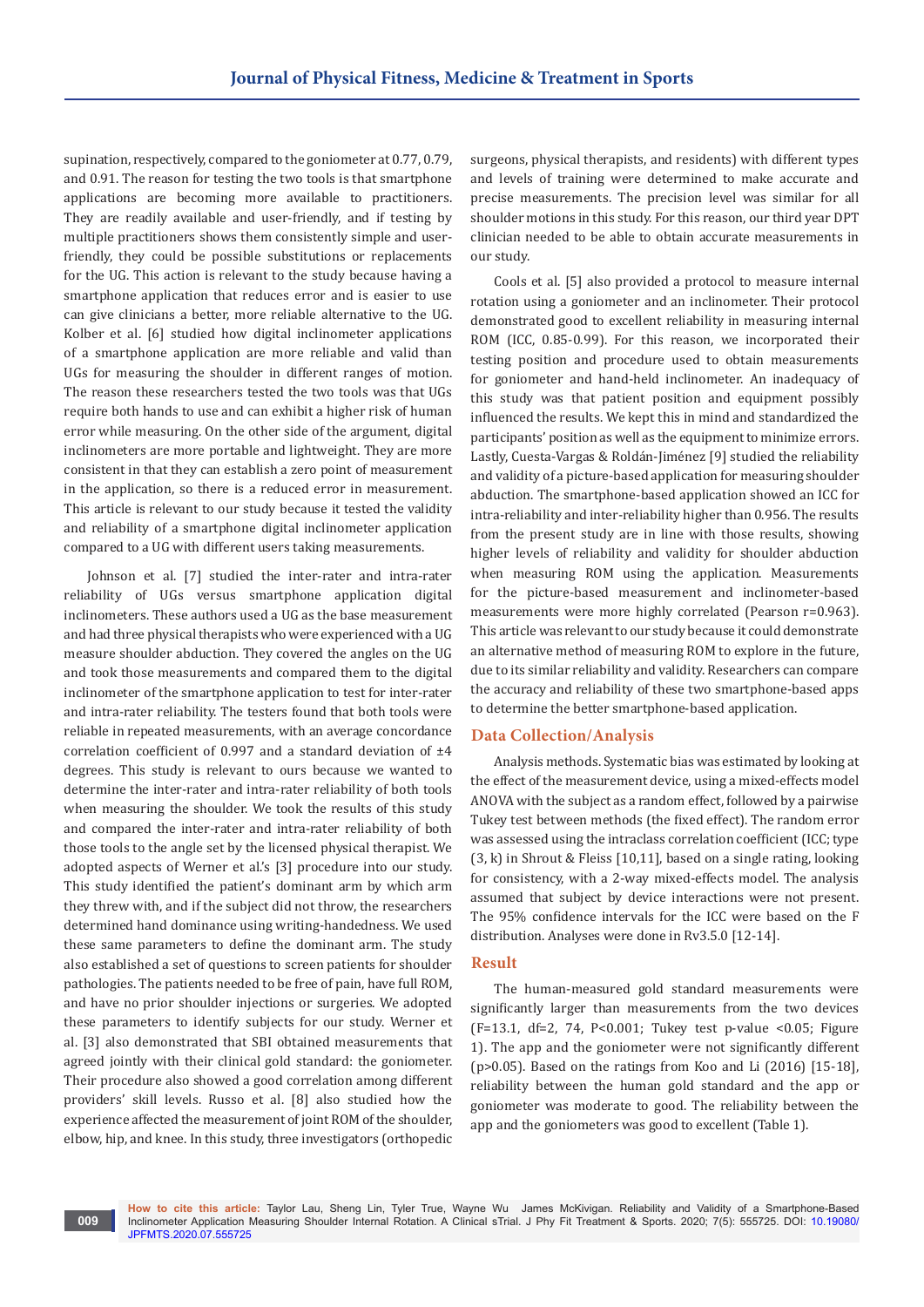**Table 1:** Intraclass correlation coefficients and 95% confidence intervals for estimating consistency between pairs of devices for measuring joint flexion.

|                     | <b>ICC</b> | 95% Confidence Interval |       |
|---------------------|------------|-------------------------|-------|
| Gold and App        | 0.691      | 0.483                   | 0.826 |
| App and Goniometer  | 0.895      | 0.808                   | 0.944 |
| Gold and Goniometer | 0.771      | 0.603                   | 0.874 |



\*indicates statistically significant systematic bias (p<0.05).

**Figure 1:** Systematic bias (mean and error of difference within-person) associated with different measurement devices. The same 38 people were used for all three measurements. Difference by degrees is reported, and labels provide the systematic bias on a percentage basis relative to the "gold standard" human measurement.

# **Discussion**



**How to cite this article:** Taylor Lau, Sheng Lin, Tyler True, Wayne Wu James McKivigan. Reliability and Validity of a Smartphone-Based Inclinometer Application Measuring Shoulder Internal Rotation. A Clinical sTrial. J Phy Fit Treatment & Sports. 2020; 7(5): 555725. DOI: [10.19080/](http://dx.doi.org/10.19080/JPFMTS.2020.07.555725) [JPFMTS.2020.07.555725](http://dx.doi.org/10.19080/JPFMTS.2020.07.555725) **0010**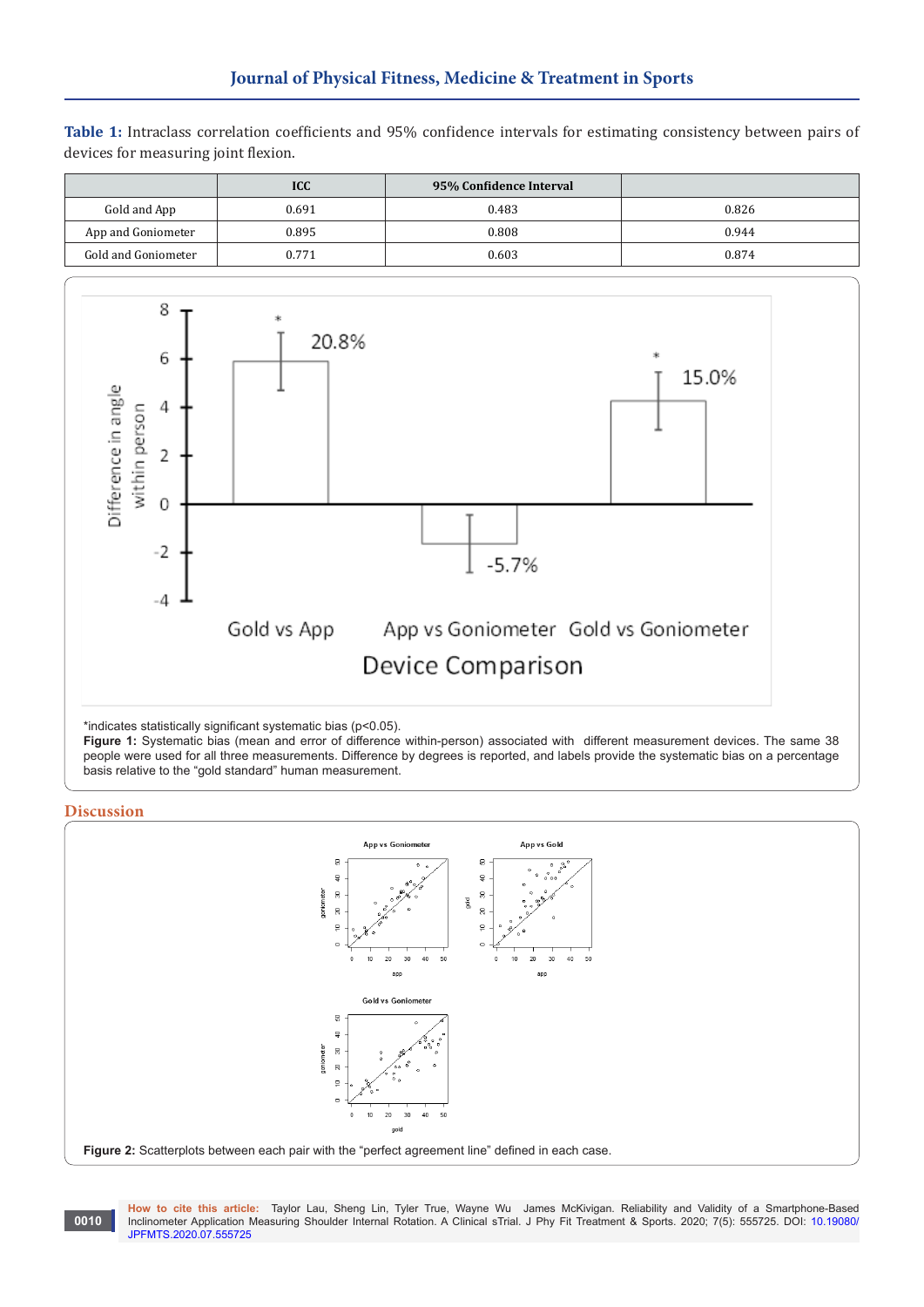The standard goniometer demonstrated a smaller percent difference relative to the gold standard (15.0% vs. 20.8%). However, the standard goniometer was not significantly more accurate than the RFG. One explanation for this variance may be the volunteers' muscle fatigue. The test position required that a volunteer hold the set angle at 90 degrees of abduction and 90 degrees of elbow flexion, a position that can be quickly fatiguing. In our study, the clinician measuring with the RFG always measured second, which can account for the percent difference. To improve this study for future use, we need to address threats to the study, such as muscle fatigue and instrumentation, which are further discussed in the limitations section. Reliability between the human gold standard and both the app and goniometer was moderate to good. However, our study failed to produce the good to excellent reliability found in Barker et al. [2]. This situation was likely due to error introduced during the data collection, including muscle fatigue and instrumentation error. These errors were likely significant enough to interfere with the data analysis as well, negating the findings of this study.

#### **Limitations**

There are several limitations to the validity and reproducibility of this study. The first limitation we encountered was an error introduced during patient positioning before measurement by the two clinicians. Even though we standardized our approach to measuring by adapting the protocol used by Cools et al. [5], we did not account for shoulder fatigue setting in so quickly. During the first day of data collection, our clinicians noticed that the volunteer would occasionally drift out of position after being set by the licensed clinician. This drift could have increased the percent error of both measurements when compared to the intended degree. The second clinician to measure would be more exposed to error due to such fatigue. To rectify this error, the gold standard clinician would reset the arm position after the first clinician took the standard goniometer measurement. In future studies, a change to the protocol to measure volunteers in a supine position will likely increase the accuracy and validity of the study. This position requires less muscle activation to hold and will likely decrease errors in data collection. Another threat to the internal validity of the study involves instrumentation. As the clinicians gained experience taking measurements using the RFG, likely, their accuracy improved as well. Through this logic, we can expect data measurements to become more accurate and reliable with practice. To standardize this for future protocols, extensive training before data collection is recommended for smartphone goniometers such as RFG.

#### **References**

**0011**

1. [Chapleau J, Canet F, Petit Y, Laflamme GY, Rouleau DM \(2011\) Validity](https://www.ncbi.nlm.nih.gov/pubmed/21779866/)  [of goniometric elbow measurements: Comparative study with a](https://www.ncbi.nlm.nih.gov/pubmed/21779866/)  [radiographic method. Clinical Orthopaedics and Related Research](https://www.ncbi.nlm.nih.gov/pubmed/21779866/)  [469\(11\): 3134-3140.](https://www.ncbi.nlm.nih.gov/pubmed/21779866/)

- 2. [Barker K, Bowman B, Galloway H, Oliashirazi N, Oliashirazi A, et al.](https://www.ncbi.nlm.nih.gov/pubmed/27894147)  [\(2016\) Reliability, concurrent validity, and minimal detectable change](https://www.ncbi.nlm.nih.gov/pubmed/27894147)  [for iPhone goniometer app in assessing knee range of motion. The](https://www.ncbi.nlm.nih.gov/pubmed/27894147)  [Journal of Knee Surgery 30\(6\): 577-584.](https://www.ncbi.nlm.nih.gov/pubmed/27894147)
- 3. [Werner BC, Holzgrefe RE, Griffin JW, Lyons ML, Cosgrove, et al. \(2014\)](https://www.ncbi.nlm.nih.gov/pubmed/24925699)  [Validation of an innovative method of shoulder range-of-motion](https://www.ncbi.nlm.nih.gov/pubmed/24925699)  [measurement using a smartphone clinometer application. Journal of](https://www.ncbi.nlm.nih.gov/pubmed/24925699)  [Shoulder and Elbow Surgery 23\(11\): e275-e282.](https://www.ncbi.nlm.nih.gov/pubmed/24925699)
- 4. [Behnoush B, Tavakoli N, Bazmi E, Nateghi Fard F, Pourgharib Shahi M,](https://www.ncbi.nlm.nih.gov/pubmed/27625754/)  [et al. \(2016\) Smartphone and universal goniometer for measurement](https://www.ncbi.nlm.nih.gov/pubmed/27625754/)  [of elbow joint motions: A comparative study. Asian Journal of Sports](https://www.ncbi.nlm.nih.gov/pubmed/27625754/)  [Medicine 7\(2\): e30668.](https://www.ncbi.nlm.nih.gov/pubmed/27625754/)
- 5. [Cools A, De Wilde L, Van Tongel A, Ceyssens C, Ryckewaert R, et al.](https://www.ncbi.nlm.nih.gov/pubmed/24726484)  [\(2014\) Measuring shoulder external and internal rotation strength](https://www.ncbi.nlm.nih.gov/pubmed/24726484)  [and range of motion: Comprehensive intra-rater and inter-rater](https://www.ncbi.nlm.nih.gov/pubmed/24726484)  [reliability study of several testing protocols. Journal of Shoulder and](https://www.ncbi.nlm.nih.gov/pubmed/24726484)  [Elbow Surgery 23\(10\): 1454-1461.](https://www.ncbi.nlm.nih.gov/pubmed/24726484)
- 6. [Kolber M, Fuller C, Marshall J, Wright A, Hanney W \(2011\) The](https://www.ncbi.nlm.nih.gov/pubmed/21721999)  [reliability and concurrent validity of scapular plane shoulder](https://www.ncbi.nlm.nih.gov/pubmed/21721999)  [elevation measurements using a digital inclinometer and goniometer.](https://www.ncbi.nlm.nih.gov/pubmed/21721999)  [Physiotherapy Theory and Practice 28\(2\): 161-168.](https://www.ncbi.nlm.nih.gov/pubmed/21721999)
- 7. [Johnson L, Sumner S, Duong T, Yan P, Bajcsy R, et al. \(2015\) Validity and](https://www.ncbi.nlm.nih.gov/pubmed/25835780)  [reliability of smartphone magnetometer-based goniometer evaluation](https://www.ncbi.nlm.nih.gov/pubmed/25835780)  [of shoulder abduction: A pilot study. Manual Therapy 20\(6\): 777-782.](https://www.ncbi.nlm.nih.gov/pubmed/25835780)
- 8. [Russo RR, Burn MB, Ismaily SK, Brayden GB, Han S, et al. \(2018\) How](https://www.ncbi.nlm.nih.gov/pubmed/29037822)  [does level and type of experience affect measurement of joint range of](https://www.ncbi.nlm.nih.gov/pubmed/29037822)  [motion? Journal of Surgical Education 75\(3\): 739-749.](https://www.ncbi.nlm.nih.gov/pubmed/29037822)
- 9. [Cuesta-Vargas A, Roldán-Jiménez C \(2016\) Validity and reliability](https://bmcmusculoskeletdisord.biomedcentral.com/articles/10.1186/s12891-016-0957-3)  [of arm abduction angle measured on smartphone: A cross-sectional](https://bmcmusculoskeletdisord.biomedcentral.com/articles/10.1186/s12891-016-0957-3)  [study. BMC Musculoskeletal Disorders 17\(1\).](https://bmcmusculoskeletdisord.biomedcentral.com/articles/10.1186/s12891-016-0957-3)
- 10. [Shrout PE, Fleiss JL \(1979\) Intraclass correlations: Uses in assessing](https://www.ncbi.nlm.nih.gov/pubmed/18839484)  [rater reliability. Psychological Bulletin 86\(2\): 420-428.](https://www.ncbi.nlm.nih.gov/pubmed/18839484)
- 11. [McGraw KO, Wong SP \(1996\) Forming inferences about some intraclass](https://psycnet.apa.org/record/1996-03170-003)  [correlation coefficients. Psychological Methods 1\(4\): 30-46.](https://psycnet.apa.org/record/1996-03170-003)
- 12. Core Team R (2018) R: A language and environment for statistical computing. R Foundation for Statistical Computing, Vienna, Austria.
- 13. [Bates D, Maechler M, Bolker B, Walker S \(2015\) Fitting linear mixed](C://Users/Admin/Downloads/v67i01.pdf)[effects models using lme4. Journal of Statistical Software. 67\(1\): 1-48.](C://Users/Admin/Downloads/v67i01.pdf)
- 14. Martire RL (2017) Package "rel:" Reliability Coefficients.
- 15. [Koo TK, Li MY \(2016\) A guideline of selecting and reporting intraclass](https://www.ncbi.nlm.nih.gov/pubmed/27330520/)  [correlation coefficients for reliability research. Journal of Chiropractic](https://www.ncbi.nlm.nih.gov/pubmed/27330520/)  [Medicine 15\(2\): 155-163.](https://www.ncbi.nlm.nih.gov/pubmed/27330520/)
- 16. [Ager A, Roy J, Roos M, Belley A, Cools A, Hébert L \(2017\) Shoulder](https://www.ncbi.nlm.nih.gov/pubmed/28641738)  [proprioception: How is it measured and is it reliable? A systematic](https://www.ncbi.nlm.nih.gov/pubmed/28641738)  [review. Journal of Hand Therapy 30\(2\): 221-231.](https://www.ncbi.nlm.nih.gov/pubmed/28641738)
- 17. [Dougherty J, Walmsley S, Osmotherly P \(2015\) Passive range of](https://www.ncbi.nlm.nih.gov/pubmed/25704219)  [movement of the shoulder: A standardized method for measurement](https://www.ncbi.nlm.nih.gov/pubmed/25704219)  [and assessment of intrarater reliability. Journal of Manipulative and](https://www.ncbi.nlm.nih.gov/pubmed/25704219)  [Physiological Therapeutics 38\(3\): 218-224.](https://www.ncbi.nlm.nih.gov/pubmed/25704219)
- 18. [Shin S, Ro D, Lee O, Oh J, Kim S \(2012\) Within-day reliability of shoulder](https://www.ncbi.nlm.nih.gov/pubmed/22421186)  [range of motion measurement with a smartphone. Manual Therapy](https://www.ncbi.nlm.nih.gov/pubmed/22421186)  [17\(4\): 298-304.](https://www.ncbi.nlm.nih.gov/pubmed/22421186)